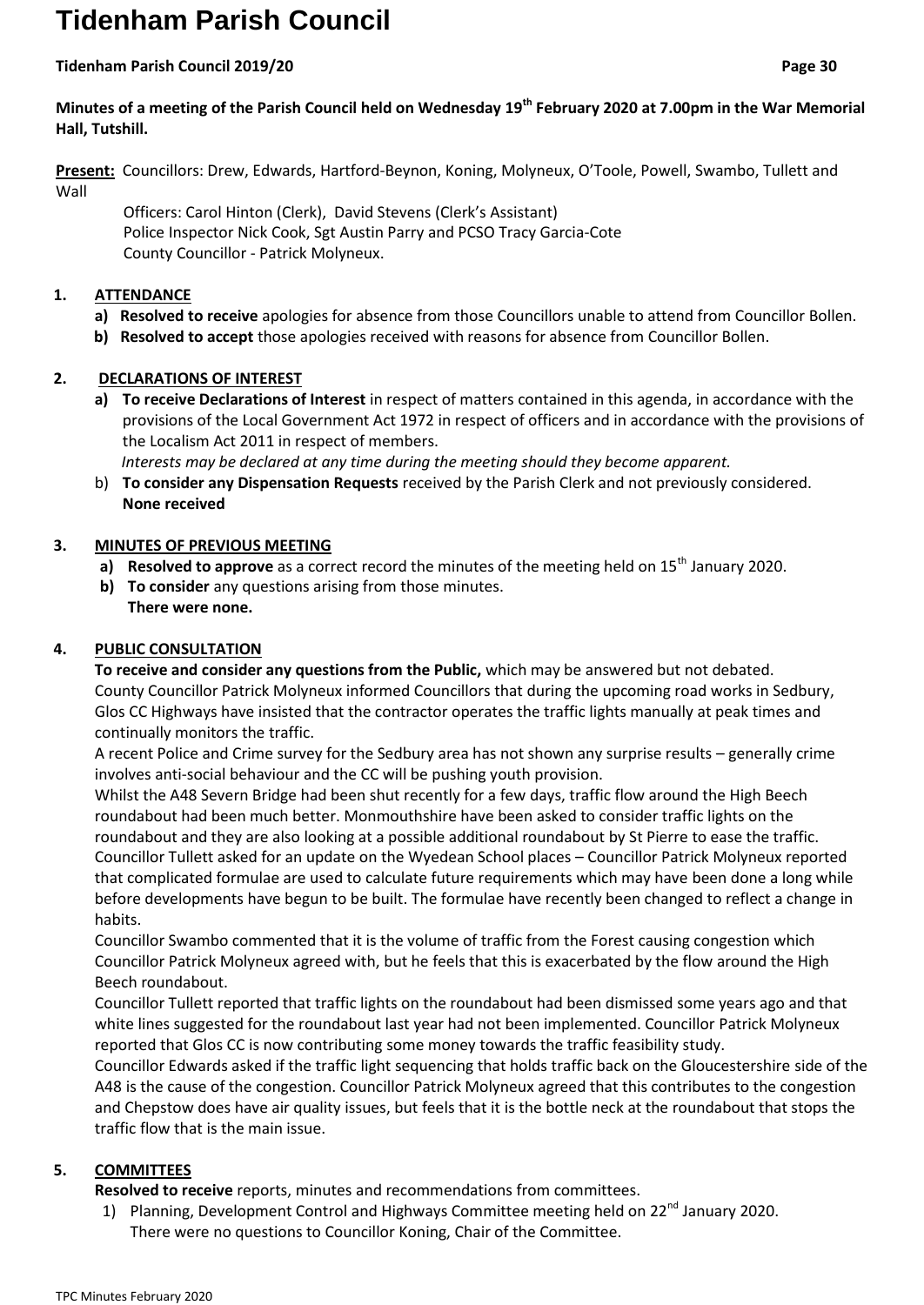## **6. CHAIRMAN'S ANNOUNCEMENTS**

#### **Resolved to receive and note:**

The Chairman and Councillor Wall had attended an event where all local Councils were represented at Beachley Old Boys Association museum, hosted by Chris Ricketts, on Thursday 13<sup>th</sup> February. The purpose of the event was to showcase the new museum and highlight the importance of maintaining it for the future. The event will feature in the local free press. The museum is also looking for active support including advertising. School visits are to be arranged. Networking with other local Councillors had been interesting and it would be useful to look at ways to work together. District Councillor Nick Evans was at the event in his capacity as Councillor for Armed Forces – it was suggested to invite him to a future Parish Council meeting to find out what this entails. Councillor Wall added that the museum is very much worth a visit and that what has been achieved is impressive.

## **7. POLICING IN THE PARISH**

Police Inspector Nick Cook introduced himself, Sgt Austin Parry and PCSO Tracy Garcia-Cote Councillor Koning asked why some crimes seem to be under investigation for some time (according to the statistics downloaded each month). Sgt Parry explained that some investigations are necessarily lengthy, particularly for more serious crimes where detailed background information and records need to be checked. There is also currently a 4 week delay once cases reach the Crown Prosecution Service.

Councillor Koning asked if it is possible to identify the proportion of young people committing crimes, particularly where anti-social behaviour is concerned. Inspector Cook had looked at the statistics for the past 3- 4 months and has noted that violent crimes had crept up. The age ranges of victims were mostly within the 46- 55 and 10-17 year old age groups. He reported that the Police are working with school staff trying to address some issues occurring around Wyedean School after school hours.

Councillor Edwards asked why some crimes were shown as being unable to prosecute. Sgt Parry gave several instances where it may be unable to prosecute including the mental health of the perpetrator, in which case help may be sought instead of prosecution. Where the victim has died or moved away from the area a prosecution may not be possible.

Councillor Molyneux asked if investigations into both the perpetrator and victim were carried out – Sgt Parry confirmed this does happen in order to stop prosecutions from collapsing.

Councillor Molyneux asked if 'Violence and Sexual Offences' included domestic violence – Sgt Parry confirmed this may be so.

Councillor Swambo asked if there were outside influences on drug use, for example 'county lines'. Insp Cook reported that he was not aware of this in the Forest of Dean area and that smaller local issues which could not be discussed were being tackled. He reported that it is difficult to accurately record if drug problems have gone up or down and that drug dealers are focused on.

Councillor Drew asked if prosecutions for burglaries / shoplifting were easier with more CCTV coverage available. Sgt Parry informed Councillors that burglary is very difficult to prove even if the perpetrators are known but that the Police do try to identify them.

Inspector Cook thanked Councillors for inviting them to the meeting and hoped closer links with the local force would be forged. Councillors are welcome to ask for advice and assistance where possible. Councillor Koning thanked Inspector Cook and his team for their contribution.

- **a) Resolved to note** report for December 2019 downloaded by the Clerk.
- **b) To note** that PCSO Tracy Garcia-Cote has reported that 'she has continued to do her patrols around the Mopla road area of Tutshill in response to reports of the drug dealing that was going on. She has been told by many of the locals that things have very much improved since she has been carrying them out'. Tracy has asked if Councillors have noticed any difference.
	- **This item to be added to March agenda**
- **c) To note** the Community bus will be visiting on the following dates:  $22^{nd}$  March,  $6^{th}$  April,  $6^{th}$  May and  $8^{th}$ June 2020. I have been informed that the bus will be parked up in Tutshill at the usual place from 9am till 3pm and have asked why the bus will not be visiting Sedbury as it used to. **This item to be added to March agenda**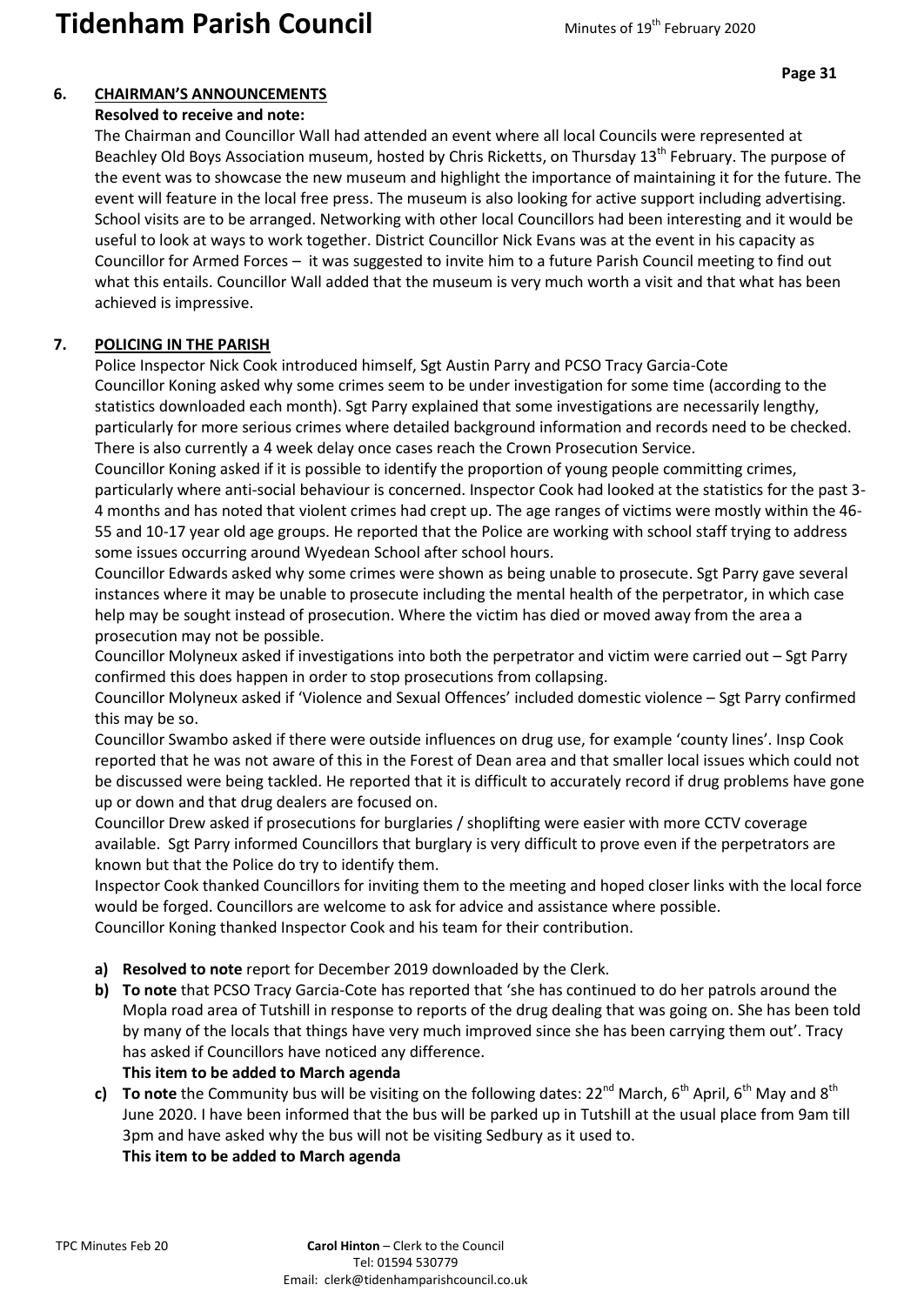## **Tidenham Parish Council** Minutes of 19<sup>th</sup> February 2020

#### **8. PARISH CLERK'S REPORT**

#### **Resolved to receive and note** the Parish Clerk's Report.

The Clerk reported that since preparing the Report, Plug in Solar had offered a refund of £250 (including VAT) plus the cost of postage for the now removed solar panelled system from the Beachley bus stop defibrillator installation. Councillors agreed to accept this.

#### **9. FINANCE**

- **a) Resolved to approve payments** according to the Financial Statement for January 2020
- **b) Resolved to receive and approve the Financial Statement** for January 2020

#### **10. RESIGNATION OF COUNCILLOR BAYLISS**

**Resolved to note** resignation of Anita Bayliss on 23rd January 2020. Clerk to write to Anita thanking her for her contribution as an enthusiastic and positive member of the Council.

#### **11. SARA AND WYEDEAN SCHOOL STUDENT COUNCIL REPRESENTATIVES**

- **a) Resolved to appoint** Councillor O'Toole as Parish Council Representative to SARA
- **b) Resolved to appoint** Councillor Tullett as Parish Council representative to Wyedean School Student Council

#### **12. YOUTH ENGAGEMENT WORKING GROUP**

- a) Resolved to note report from the meeting of the Youth Engagement Working Group on 23<sup>rd</sup> January 2020
- **b) Resolved to adopt** Youth Engagement Working Group Terms of Reference
- **c) Resolved to appoint** Councillors Drew, Koning, Swambo and Tullett to the Youth Engagement Working Group

#### **13. COMPLAINT PROCEDURE**

**Resolved to note** the District Monitoring Officer has confirmed that paragraph 7 in the adopted Complaints Procedure giving guidance on how complaints about a Councillor should be made is acceptable.

#### **14. PLANNING CONSULTATIONS**

**Resolved to note** Councillors Koning, Molyneux and Wall and the Clerk and Clerk's Assistant had met with Clive Reynolds on Tuesday 18<sup>th</sup> February. The Chairman informed Councillors the meeting had been detailed and useful and that a report on what was discussed would be circulated to all members.

#### **15. SEDBURY SPACE ONE STOP CAFE**

**Resolved to approve** extending the Grant awarded to Sedbury Space in June 2018 for £708 to enable an additional session at the Memory Café so that the remaining unused amount of £252 from the original grant may be used for a worker from Crossroads Care with Dementia expertise to attend the One Stop Cafe once a month.

#### **16. PARISH COUNCIL EMAIL ADDRESSES**

**Resolved to approve** payment of annual subscription charge for the Parish Council email addresses at a cost of £90 plus VAT (total cost £108.00)

## **17. PARISH ONLINE**

**Resolved to approve** renewal of subscription to Parish Online at a cost of £216.00 (no VAT)

#### **18. GIGACLEAR WAYLEAVE AGREEMENT**

**Resolved to note** Wayleave Agreement proposed by Gigaclear Ltd for land on the west side of Wyebank Road owned by the Parish Council. Clerk to ask the Legal team at FoDDC for advice on the contract.

#### **19. FUTURE MAJOR ROADWORKS – SEDBURY**

**Resolved to note** email and associated plans from John Ambrey (Roadspace Co-ordinator, Glos CC Highways) for major roadworks in Sedbury at the Beachley Road roundabout (Barratt Homes) and the whole of Sedbury for the replacement of gas mains and services by Wales and West Utilities.